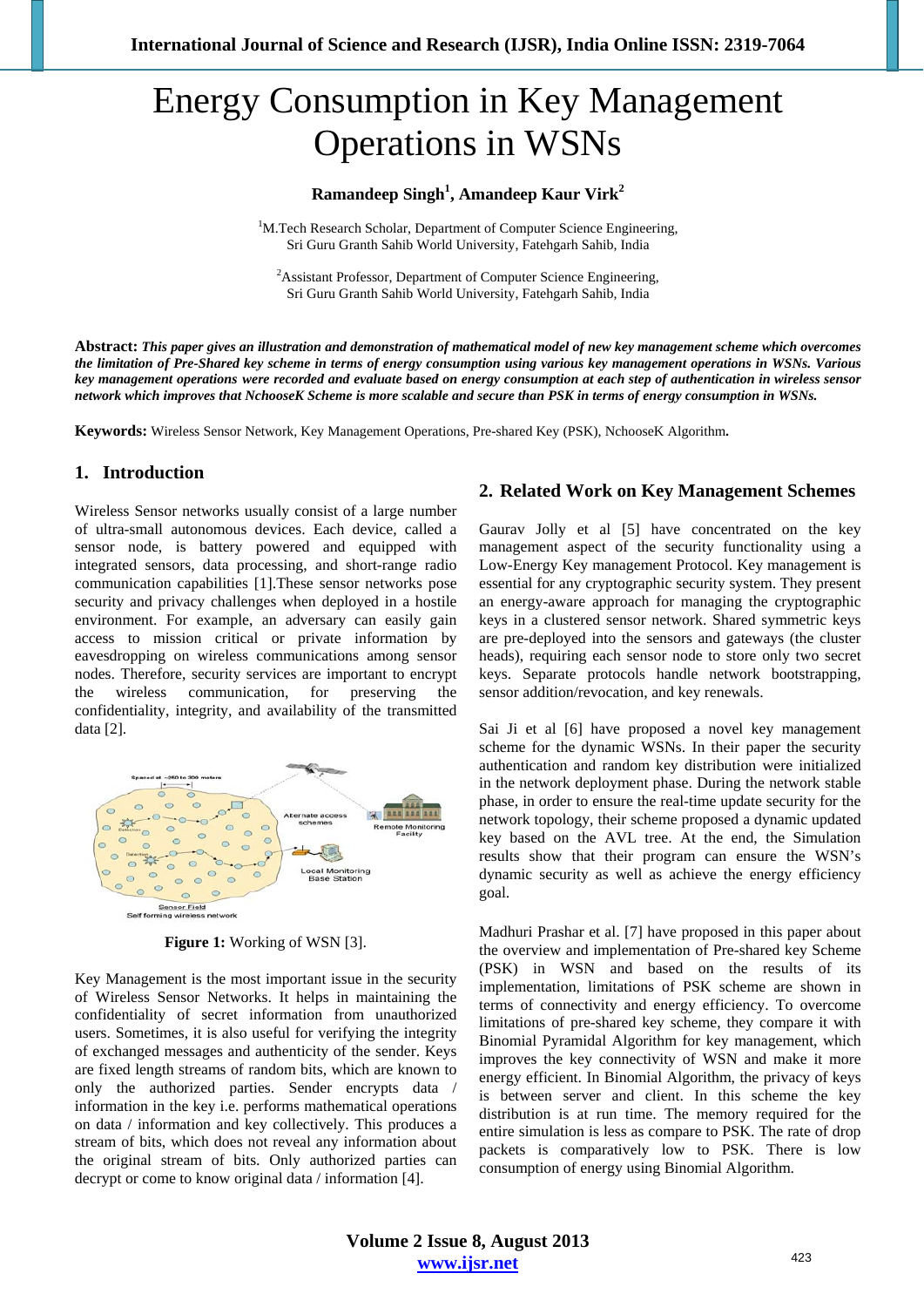Biswajit Panja et al [8] have described a group key management protocol for hierarchical sensor networks where instead of using pre-deployed keys, each sensor node generates a partial key dynamically using a function. The function takes partial keys of its children as arguments. The design of their protocol is motivated by the fact that traditional cryptographic techniques are impractical in sensor networks because of associated high energy and computational overheads. The group key management protocol supports the establishment of two types of group keys; one for the nodes within a group (intra-cluster), and the other among a group of cluster head (inter-cluster). Their protocol handles freshness of the group key dynamically, and eliminates the involvement of a trusted third party (TTP). They have experimentally analyzed the time and energy consumption in broadcasting partial keys and the group key under two sensor routing protocols (Tiny-AODV and Tiny-Diffusion) by varying the number of nodes and key sizes. The performance study provides the optimum number of partial keys needed for computing the group key to balance the key size for security requirements and the power consumption. The experimental study also concludes that the energy consumption of SPIN increases rapidly as the number of group members increases in comparison to our protocol.

## **3. Proposed work**

The previous study on key management schemes is related to the packets delivered and received from one sensor node to another. The previous study on key management schemes does not mention how much energy a sensor node consumes while sending or receiving the packets from one node to another. The energy consumption in key management schemes in WSNs is an important issue. The proposed work is based on the analysis of energy consumption patterns in key management schemes (PSK/NchooseK) [9]. Different schemes will have different energy consumption patterns due to its complexity, level of access and security parameters. Here, we propose a comparative model based on the limitations and disadvantages of such key management schemes and compare the key management schemes related to energy consumption pattern and find out which scheme is better and consumes less energy while sending and receiving the data from one node to another in WSNs.



**Figure 2:** Simulation Overview

Once the simulation starts, the sensors are deployed in the network. The network is then bifurcated into server sensors and the client sensors. Then the keys are generated using NchooseK and PSK. The keys are generated to each sensor node. The keys are distributed among sensor nodes in the network .After distributing the keys the RSA cryptography is used to provide the secure communication among the sensor nodes for sending and receiving the data or information. In this step each sensor node have a public and a private key , the sensor node sends the data by encrypt the data and generating the signature in a cipher text . After that, another sensor node de-encrypts the data or information sent by first node by using a private key. Then the link is established if the second node matches with the key of first one. After matching process if the keys are in range and follow a routing protocol rules then the communication between sensor nodes establish otherwise there is no communication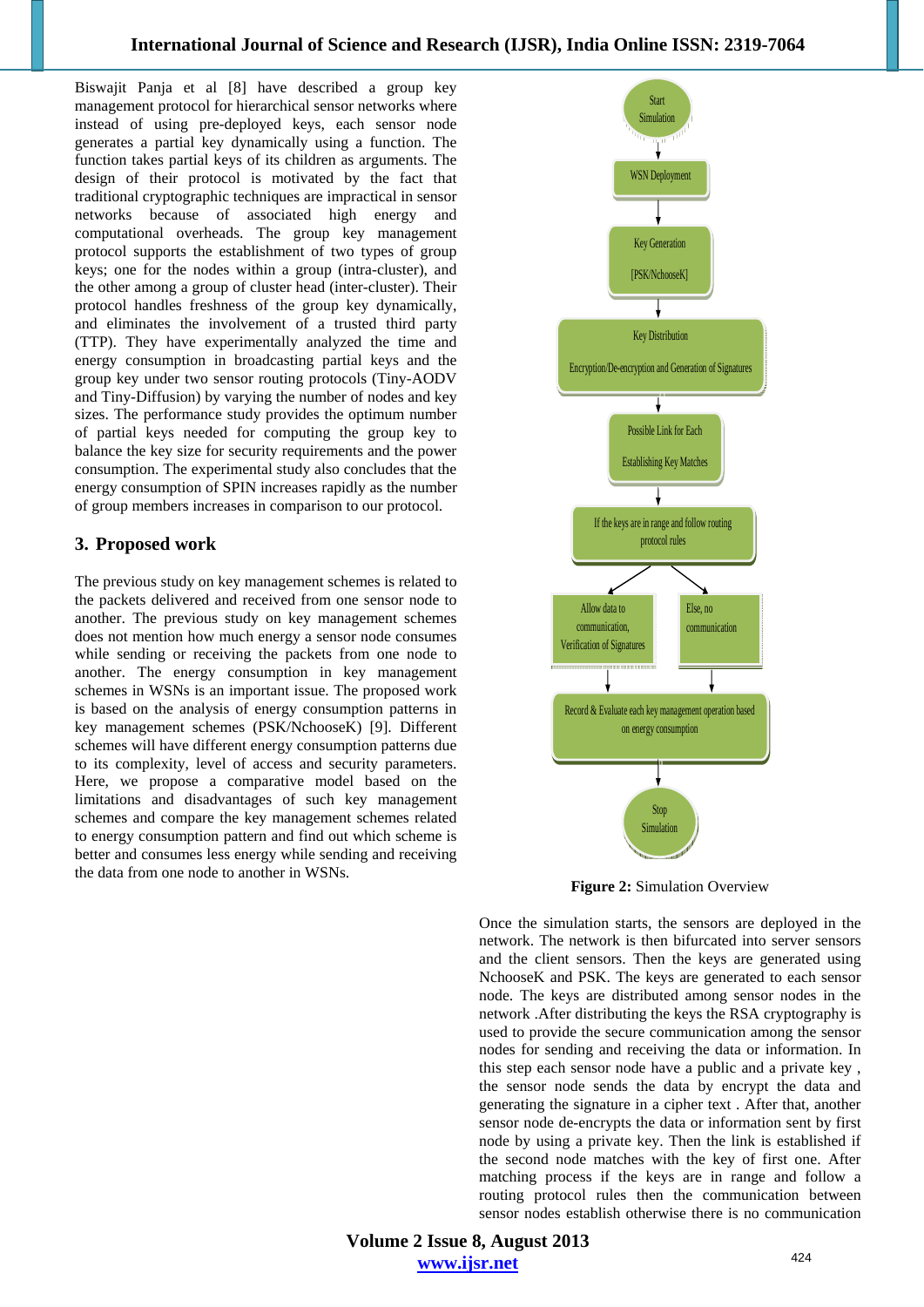link occurs .If the communication occurs then record and evaluate key management operations based on energy consumption and the simulation stops.

It is apparent from the dataset generate for result analysis that as there is disclosure of secrecy of key in the PSK scheme, so there is occurrence of fluctuation of energy pattern for different distinct of time. In other words, due to some limitation of PSK scheme the rate of energy pattern may varies for different interval of time which is shown in the graph below. The below graphs does not clearly demonstrate the energy pattern which is somehow limitation for PSK (Pre Shared / Pre loaded) Key distribution. It is apparent from the below results, that there is steady increase of energy with a distinct pattern with passage of time by applying NchooseK key Distribution Scheme. So, the data set seems to have steady values that depict the energy readings in the WSN, which constitutes the energy components in the simulation or in the whole process is recording increases in energy cost as the network increases in size. As there is fluctuation of energy in the data of PSK (Pre-shared / Pre-loaded) as whole were of not much help in calculating all the operation in one go, we have used the energy readings in such a manner that it depicts for each key operation [Generation, Verifications, Initialization etc].

# **4. Experimental Results for Each Key Management Operations Based on Energy Consumption**

#### **4.1 Initialization of Keys**

In case of PSK scheme of Key Management the Keys are initialized once when the Wireless sensor network is deployed and when they are in process of reset or redeployment or in case reallocation of co-ordinates due to movement or ad-hoc nature the wireless sensor network, therefore , it is it cost increases whenever , there is reset and same in case of NchooseK, the keys are renewed once the lease is complete, and generation and initialization once is required when it comes part of wireless sensor network . The reading recorded for energy consumption for NchooseK are shown below in the graph and it shows that it increases as the network size increases and it has to generate more n number of keys pairs to be used as private and public keys , its energy consumption is directly proposal to the number of duty cycle or the frequency of key refreshment , However , the initialization of Keys in case of the NchooseK is slightly more as the generation and distribution has to calculate factorial however initialization operations are integrated and occur in one go. The following graph depicts the Energy consumption in operation of Encryption of keys. The encryption of keys is done to provide the secure network between sensor nodes. The RSA cryptography is used to assign the public and private keys to each sensor node while sending and receiving the packets in a secure network. Because of pre-loading of the keys in PSK the encryption process is done already when the keys are generated. Due to pre-load of keys at the starting or when the keys are generated the encryption operation in PSK scheme requires less energy consumption as compared to NchooseK scheme.





#### **4.2 Generation of Keys**

In case of PSK scheme of Key Management the Keys are made when the Wireless sensor are in process of being manufactured, therefore, it is one time cost and is assumed to be rationalized in calculations while doing comparative with the NchooseK key management with cost value of 0.1, in case of PSK, the keys are never generate once it is shipped and deployed as part of WSN. The reading recorded for energy consumption for NchooseK are shown below in the graph and it shows that it steadily increases as the network size increases and it has to generate more 'n' number of key pairs to be used as private and public keys, its energy consumption is directly proposal to the number of duty cycle or the frequency of key refreshment.



**Figure 4:** Comparative View of Key Generation.

#### **4.3 Encryption, Generation of Signature and Deencryption of Keys**

The encryption of Keys in both cases is different in-spite of the fact both are using same RSA algorithm for encryption and de-encryption, this may be attributed to fact and PSK creates more network voids as compared to NchooseK scheme as it generate such keys that can more successful combinations of key match, hence the NchooseK key management scheme consumes a little less energy in exchange (communication).



**Figure 5:** Encryption of keys energy comparative View.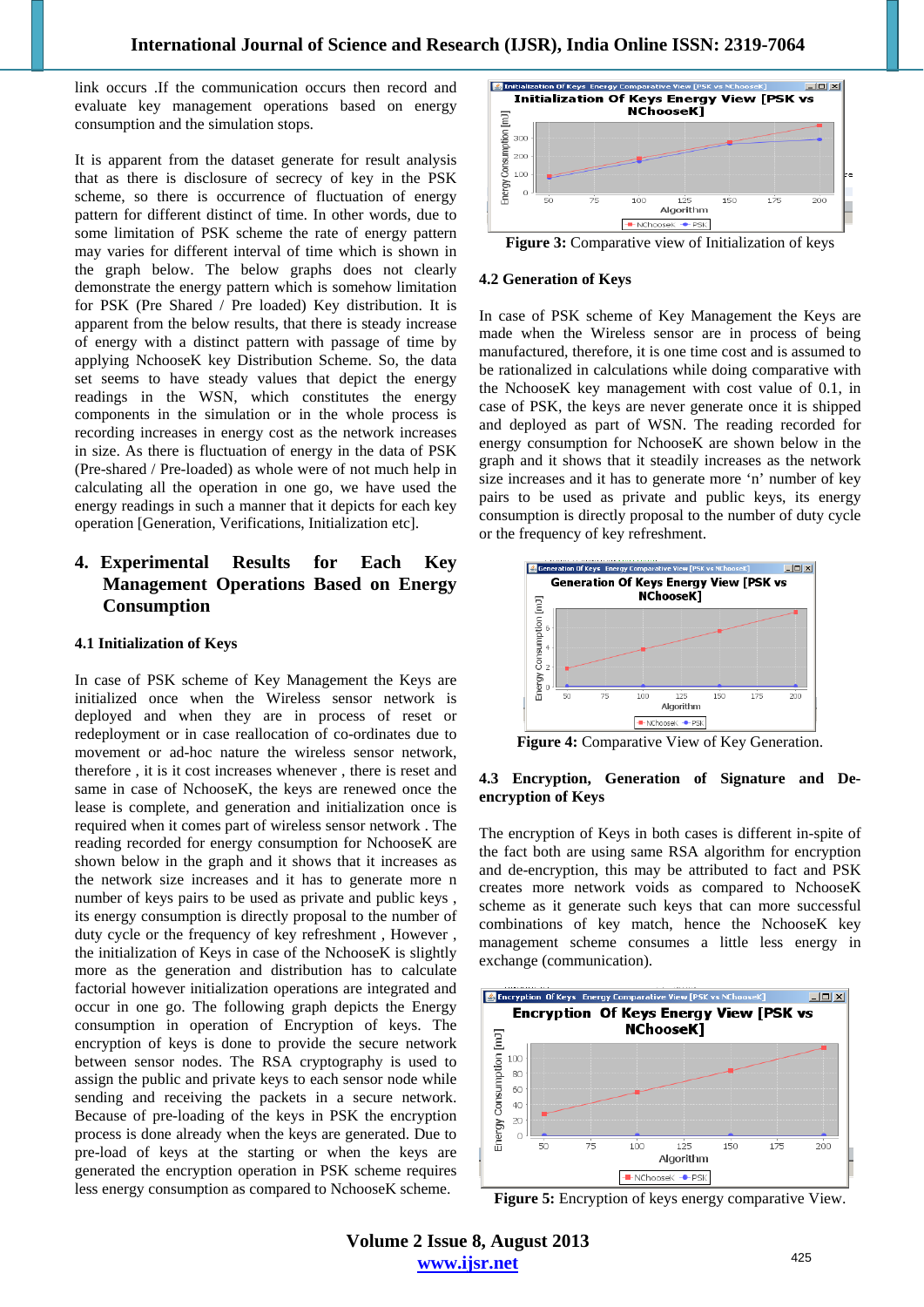

Figure 6: Generation of signature energy comparitive view.



**Figure 7:**De-encryption of keys Energy Comparative View.

#### **4.4 Verification of Signature**

The following Graph depicts the Verification of Signature after the de-encryption of keys. The verification of signature is done when the each node in the network matches with the node having same key code. For exp: each sensor node in the network is assigned by different keys when the sensor node matches with the same key node the communication starts otherwise not. In the verification of signature operation, when the network size is 50, the NchooseK scheme consumes less energy as compared to the PSK. At the highest network size of 200 nodes, the NchooseK consumes again the less energy than PSK.



**Figure 8:** Verification of signature energy comparative view.

#### **4.5 Communication of keys**

In case of PSK scheme of Key Management the Keys are generates and encrypted once (by manufacturer of the wireless sensors) and the initialization is also done once when the Wireless sensor network is deployed and when they are in process of reset or redeployment or in case reallocation of co-ordinates due to movement or ad-hoc nature the wireless sensor network, therefore , it is it cost increases whenever , there is reset and same in case of NchooseK, the keys are renewed once the lease is complete,

and generation, encryption and initialization of the key is done when it comes part of wireless sensor network .During all these steps the communication step is established. Due to which the exchange of information from one sensor node to another is done and this depicts that how much energy is consumed while sending and receiving the information from one node to another by comparing the PSK scheme and NchooseK scheme and the results show that the NchooseK scheme is better than PSK because of consuming less energy as compared to PSK shown in figure.



**Figure 9:** Communication energy comparative view

## **5. Conclusion**

Reducing the number of key negotiation process is real way to reduce the consumption of the energy in wireless sensor networks and similar inference can be concluded in case of memory. In case PSK, the initialization and generation of key would always be less, if it is compared to the some dynamic key generation and initialization key management protocol like N choose K [9], this is attributed to the fact when every time it the lease of the key comes to end due to end of duty cycle it need to do these two operations again. However, it is known and proven fact in case of PSK, security and scalability reduces its efficiency when deployed in wireless sensor networks.

Since, vast quantities of sensor nodes are distributed in the network, extremely low cost and low power become the core design challenges. The low cost constrains the resources that can be implemented on the devices, and low power requires the operations to be done in a highly efficient way and this is possible only if without comprising the security we are able to reduce the failed connections that might occur when key negotiation fails to large disjoint sets of private and public key leading to network void , this is reduced in case of N choose K key management scheme , that is why the other operations like verification of signature is taking less energy as compared to the PSK scheme of key management.

# **6. Future Scope**

The Key management will remained a challenging issue in wireless sensor networks (WSNs) due to the constraints of sensor node resources. Various key management schemes that trade-off security and operational requirements have been proposed in recent years including our research work on finding which key management schemes consumes how much energy at which kind of operation, therefore, for future scope we suggest that by first by examining the security and operational requirements of WSNs and then after, further